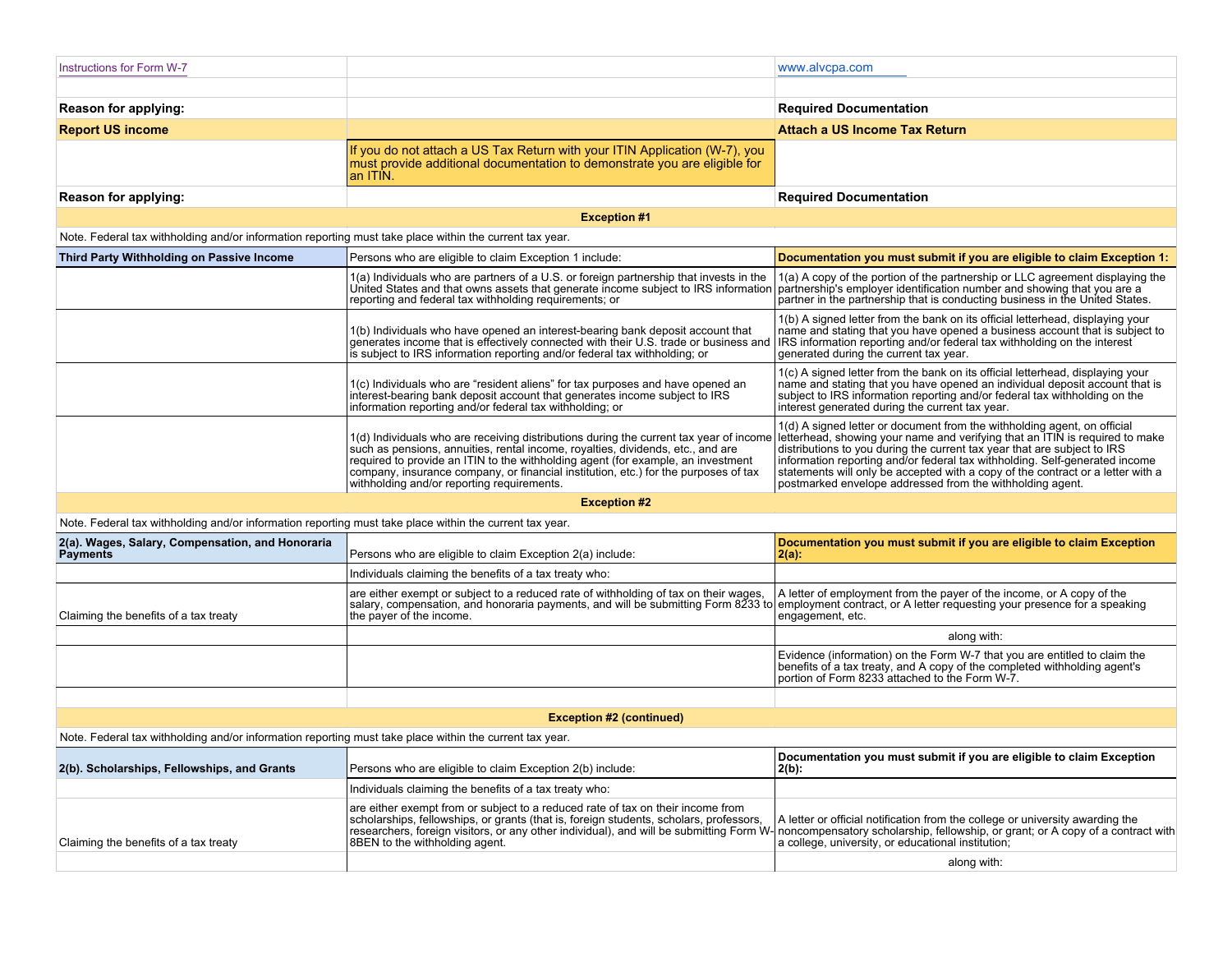| 2(c). Scholarships, Fellowships, and Grants<br>Not claiming benefits of a tax treaty                    | Note. Student and Exchange Visitor Program (SEVP)-approved institutions for non-<br>resident alien students and exchange visitors and their spouses and dependents classified under section $101(a)(15)(F)$ , (M), or (J) of the Immigration and Nationality<br>Act {8 U.S.C. 1101(a)(15)(F), (M), or (J)}: A certification letter is required for each<br>Form W-7 application: primary, associated secondary (spouse), and dependent(s).1<br>1The certification letter from a SEVP-approved institution serves as a substitute for<br>submission of original supporting identification documents with Form W-7. The<br>certification letter must: Be on original, official college, university, or institution<br>letterhead with a verifiable address Provide the applicant's full name and Student<br>Exchange Visitor's Information System (SEVIS) number Certify the applicant's<br>registration in SEVIS Certify that the student presented an unexpired passport, visa,<br>or other identification documents for review List the identification documents<br>provided to verify identity and foreign status Be signed and dated by a SEVIS<br>official: Principal Designated School Official (PDSO), Designated School Official<br>(DSO), Responsible Officer (RO), or Alternate Responsible Officer (ARO) of a<br>certified school exchange program with a verifiable contact telephone number<br>Attach copies of documents used to verify the applicant's identity and foreign status<br>from the approved list of documents presented in the Form W-7 instructions<br>(passport must include copy of valid visa issued by the U.S. Department of State)<br>Attach a copy of DS-2019, Certificate of Eligibility for Exchange Visitor Status (J-1 status) and/or a copy of the I-20, Certificate of Eligibility for Non-Immigrant Student<br>Status Attach a copy of the Form W-8 BEN submitted to the withholding agent Form<br>W-7 must include the treaty country and article number that supports claiming a tax<br>treaty benefit Include a letter from the DSO or RO stating that the applicant will not<br>be securing employment in the U.S. or receiving any type of income from personal<br>services.<br>Persons who are eligible to claim Exception 2(c) include:<br>Individuals receiving noncompensatory income from scholarships, fellowships, or<br>grants (that is, foreign students, scholars, professors, researchers, or any other<br>individual) that is subject to IRS information reporting and/or withholding<br>requirements during the current year. | A copy of your passport showing the valid visa issued by the U.S. Department<br>of State, Evidence (information) on the Form W-7 that you are entitled to claim<br>the benefits of a tax treaty, A copy of the Form W-8BEN that was submitted to<br>the withholding agent, and A letter from the Social Security<br>Administration 2stating that you are ineligible to receive a social security<br>number (SSN).<br>2If you are a student on an F-1, J-1, or M-1 visa who will not be working while<br>studying in the United States, you will not have to apply for a SSN. You will be<br>permitted to provide a letter from the DSO or RO stating that you will not be<br>securing employment in the United States or receiving any type of income<br>from personal services.<br>Documentation you must submit if you are eligible to claim Exception<br>$2(c)$ :<br>A letter or official notification from the educational institution (that is, college or<br>university) awarding the noncompensatory scholarship, fellowship, or grant; or<br>A copy of a contract with a college, university, or educational institution;<br>along with:<br>A copy of your passport showing the valid visa issued by the U.S. Department<br>of State, A letter from the DSO or RO stating that you are receiving<br>noncompensatory income from scholarships, fellowships, or grants that is<br>subject to IRS information reporting and/or federal tax withholding<br>requirements during the current year (this letter must be attached to your Form<br>W-7 or your application for an ITIN will be denied), and A letter from the Social<br>Security Administration3stating that you are ineligible to receive a social<br>security number (SSN). |  |  |
|---------------------------------------------------------------------------------------------------------|------------------------------------------------------------------------------------------------------------------------------------------------------------------------------------------------------------------------------------------------------------------------------------------------------------------------------------------------------------------------------------------------------------------------------------------------------------------------------------------------------------------------------------------------------------------------------------------------------------------------------------------------------------------------------------------------------------------------------------------------------------------------------------------------------------------------------------------------------------------------------------------------------------------------------------------------------------------------------------------------------------------------------------------------------------------------------------------------------------------------------------------------------------------------------------------------------------------------------------------------------------------------------------------------------------------------------------------------------------------------------------------------------------------------------------------------------------------------------------------------------------------------------------------------------------------------------------------------------------------------------------------------------------------------------------------------------------------------------------------------------------------------------------------------------------------------------------------------------------------------------------------------------------------------------------------------------------------------------------------------------------------------------------------------------------------------------------------------------------------------------------------------------------------------------------------------------------------------------------------------------------------------------------------------------------------------------------------------------------------------------------------------------------------------------------------------------------------------------------------------------------------------------------------------------------------------------------------|----------------------------------------------------------------------------------------------------------------------------------------------------------------------------------------------------------------------------------------------------------------------------------------------------------------------------------------------------------------------------------------------------------------------------------------------------------------------------------------------------------------------------------------------------------------------------------------------------------------------------------------------------------------------------------------------------------------------------------------------------------------------------------------------------------------------------------------------------------------------------------------------------------------------------------------------------------------------------------------------------------------------------------------------------------------------------------------------------------------------------------------------------------------------------------------------------------------------------------------------------------------------------------------------------------------------------------------------------------------------------------------------------------------------------------------------------------------------------------------------------------------------------------------------------------------------------------------------------------------------------------------------------------------------------------------------------------------------------------------------|--|--|
|                                                                                                         |                                                                                                                                                                                                                                                                                                                                                                                                                                                                                                                                                                                                                                                                                                                                                                                                                                                                                                                                                                                                                                                                                                                                                                                                                                                                                                                                                                                                                                                                                                                                                                                                                                                                                                                                                                                                                                                                                                                                                                                                                                                                                                                                                                                                                                                                                                                                                                                                                                                                                                                                                                                          | 3If you are a student on an F-1, J-1, or M-1 visa who will not be working while<br>studying in the United States, you will not have to apply for a SSN. You will be<br>permitted to provide a letter from the DSO or RO stating that you will not be<br>securing employment in the United States or receiving any type of income<br>from personal services.                                                                                                                                                                                                                                                                                                                                                                                                                                                                                                                                                                                                                                                                                                                                                                                                                                                                                                                                                                                                                                                                                                                                                                                                                                                                                                                                                                                  |  |  |
|                                                                                                         |                                                                                                                                                                                                                                                                                                                                                                                                                                                                                                                                                                                                                                                                                                                                                                                                                                                                                                                                                                                                                                                                                                                                                                                                                                                                                                                                                                                                                                                                                                                                                                                                                                                                                                                                                                                                                                                                                                                                                                                                                                                                                                                                                                                                                                                                                                                                                                                                                                                                                                                                                                                          |                                                                                                                                                                                                                                                                                                                                                                                                                                                                                                                                                                                                                                                                                                                                                                                                                                                                                                                                                                                                                                                                                                                                                                                                                                                                                                                                                                                                                                                                                                                                                                                                                                                                                                                                              |  |  |
| <b>Exception #2 (continued)</b>                                                                         |                                                                                                                                                                                                                                                                                                                                                                                                                                                                                                                                                                                                                                                                                                                                                                                                                                                                                                                                                                                                                                                                                                                                                                                                                                                                                                                                                                                                                                                                                                                                                                                                                                                                                                                                                                                                                                                                                                                                                                                                                                                                                                                                                                                                                                                                                                                                                                                                                                                                                                                                                                                          |                                                                                                                                                                                                                                                                                                                                                                                                                                                                                                                                                                                                                                                                                                                                                                                                                                                                                                                                                                                                                                                                                                                                                                                                                                                                                                                                                                                                                                                                                                                                                                                                                                                                                                                                              |  |  |
| Note. Federal tax withholding and/or information reporting must take place within the current tax year. |                                                                                                                                                                                                                                                                                                                                                                                                                                                                                                                                                                                                                                                                                                                                                                                                                                                                                                                                                                                                                                                                                                                                                                                                                                                                                                                                                                                                                                                                                                                                                                                                                                                                                                                                                                                                                                                                                                                                                                                                                                                                                                                                                                                                                                                                                                                                                                                                                                                                                                                                                                                          |                                                                                                                                                                                                                                                                                                                                                                                                                                                                                                                                                                                                                                                                                                                                                                                                                                                                                                                                                                                                                                                                                                                                                                                                                                                                                                                                                                                                                                                                                                                                                                                                                                                                                                                                              |  |  |
| 2(d). Gambling Income                                                                                   | Persons who are eligible to claim Exception 2(d) include:                                                                                                                                                                                                                                                                                                                                                                                                                                                                                                                                                                                                                                                                                                                                                                                                                                                                                                                                                                                                                                                                                                                                                                                                                                                                                                                                                                                                                                                                                                                                                                                                                                                                                                                                                                                                                                                                                                                                                                                                                                                                                                                                                                                                                                                                                                                                                                                                                                                                                                                                | Documentation you must submit if you are eligible to claim Exception<br>$2(d)$ :                                                                                                                                                                                                                                                                                                                                                                                                                                                                                                                                                                                                                                                                                                                                                                                                                                                                                                                                                                                                                                                                                                                                                                                                                                                                                                                                                                                                                                                                                                                                                                                                                                                             |  |  |
|                                                                                                         | Nonresident aliens visiting the United States who:                                                                                                                                                                                                                                                                                                                                                                                                                                                                                                                                                                                                                                                                                                                                                                                                                                                                                                                                                                                                                                                                                                                                                                                                                                                                                                                                                                                                                                                                                                                                                                                                                                                                                                                                                                                                                                                                                                                                                                                                                                                                                                                                                                                                                                                                                                                                                                                                                                                                                                                                       |                                                                                                                                                                                                                                                                                                                                                                                                                                                                                                                                                                                                                                                                                                                                                                                                                                                                                                                                                                                                                                                                                                                                                                                                                                                                                                                                                                                                                                                                                                                                                                                                                                                                                                                                              |  |  |
|                                                                                                         |                                                                                                                                                                                                                                                                                                                                                                                                                                                                                                                                                                                                                                                                                                                                                                                                                                                                                                                                                                                                                                                                                                                                                                                                                                                                                                                                                                                                                                                                                                                                                                                                                                                                                                                                                                                                                                                                                                                                                                                                                                                                                                                                                                                                                                                                                                                                                                                                                                                                                                                                                                                          | Your Form W-7, which must be submitted through the services of an<br>appropriate gaming official serving as an IRS ITIN Acceptance Agent to apply<br>for an ITIN under Exception 2(d).                                                                                                                                                                                                                                                                                                                                                                                                                                                                                                                                                                                                                                                                                                                                                                                                                                                                                                                                                                                                                                                                                                                                                                                                                                                                                                                                                                                                                                                                                                                                                       |  |  |

have gambling winnings, are claiming the benefits of a tax treaty for an exempt or<br>reduced rate of federal tax withholding on that income, and will be utilizing the<br>services of a gaming official as an IRS ITIN Acceptance A

Note. If you do not secure the services of a gaming official, you may still file<br>Form 1040NR at the end of the tax year with a Form W-7, attaching a copy of<br>Form 1042NB displaying the amount of tax withheld. Your Form 1040

Claiming the benefits of a tax treaty